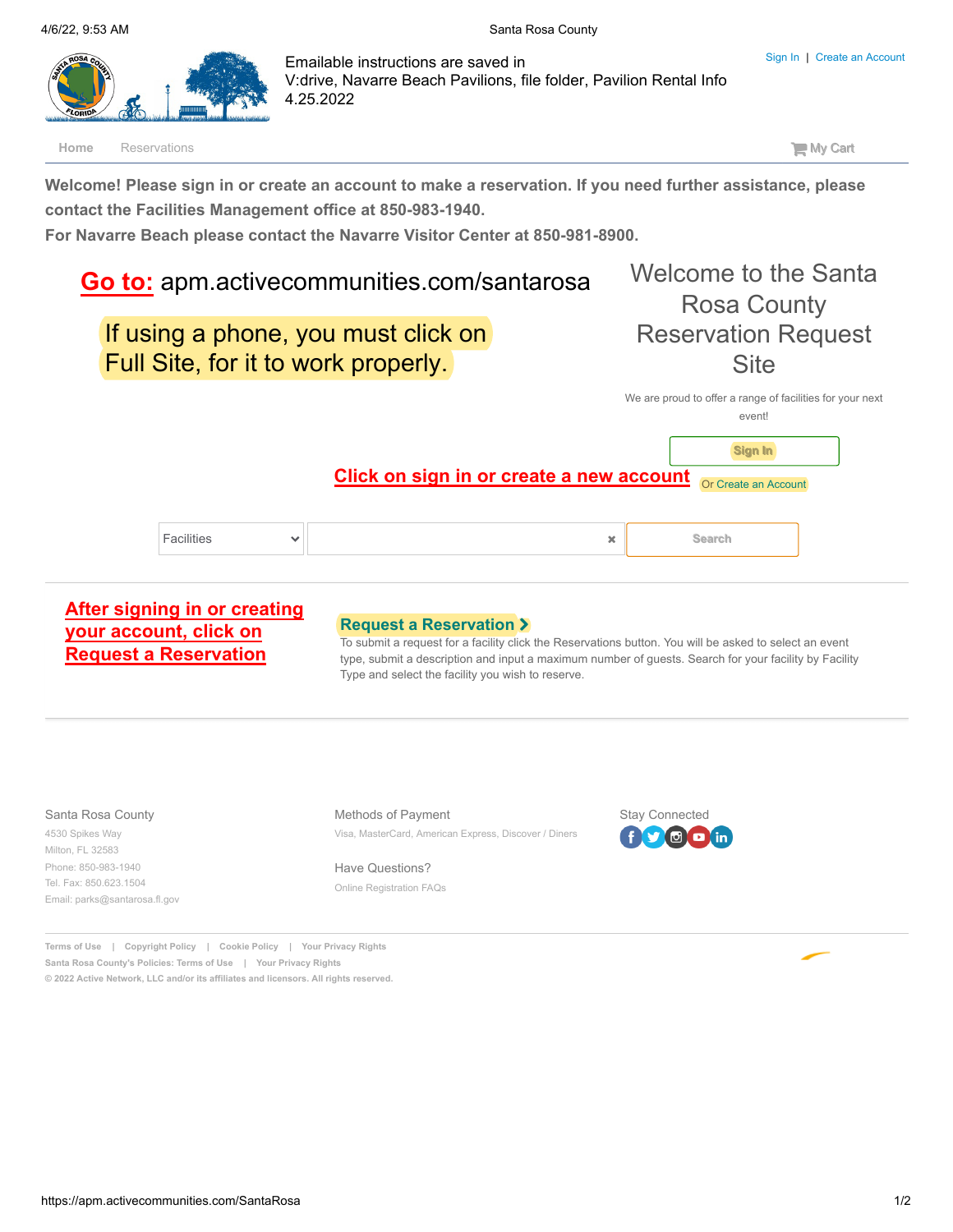**Welcome, Laurie** [My Account](https://apm.activecommunities.com/santarosa/ActiveNet_Home?FileName=accountoptions.sdi) **|** [My Wish List](https://apm.activecommunities.com/santarosa/ActiveNet_Wish_List) **|** [Sign Out](https://apm.activecommunities.com/santarosa/ActiveNet_Login?logoff=true)

<span id="page-1-0"></span>

## Reserve Options

> [Home Page](https://apm.activecommunities.com/santarosa/Home) > Reserve Options

**Cancellation requests must be received fourteen (14) days prior to the event to receive a refund. Refunds and makeup dates are not given for inclement weather. Recurring reservations may be held with a non-refundable deposit equal to the amount of one rental fee; such reservations must be paid in full or cancelled 14 days prior to the event date.**

**\*When making a reservation, please allow enough time for set up and clean up. Thank you.**

# **Click on Reserve by Center**



### Santa Rosa County

4530 Spikes Way Milton, FL 32583 Phone: 850-983-1940 Tel. Fax: 850.623.1504 [Email: parks@santarosa.fl.gov](mailto:parks@santarosa.fl.gov) Methods of Payment Visa, MasterCard, American Express, Discover / Diners

Have Questions? [Online Registration FAQs](https://apm.activecommunities.com/santarosa/ActiveNet_Home?FileName=faqPage.sdi)



**[Terms of Use](#page-1-0) | [Copyright Policy |](#page-1-0) [Cookie Policy |](#page-1-0) [Your Privacy Rights](#page-1-0) Santa Rosa County's Policies: [Terms of Use |](#page-1-0) [Your Privacy Rights](#page-1-0) © 2022 [Active Network, LLC](#page-1-0) and/or its affiliates and licensors. All rights reserved.**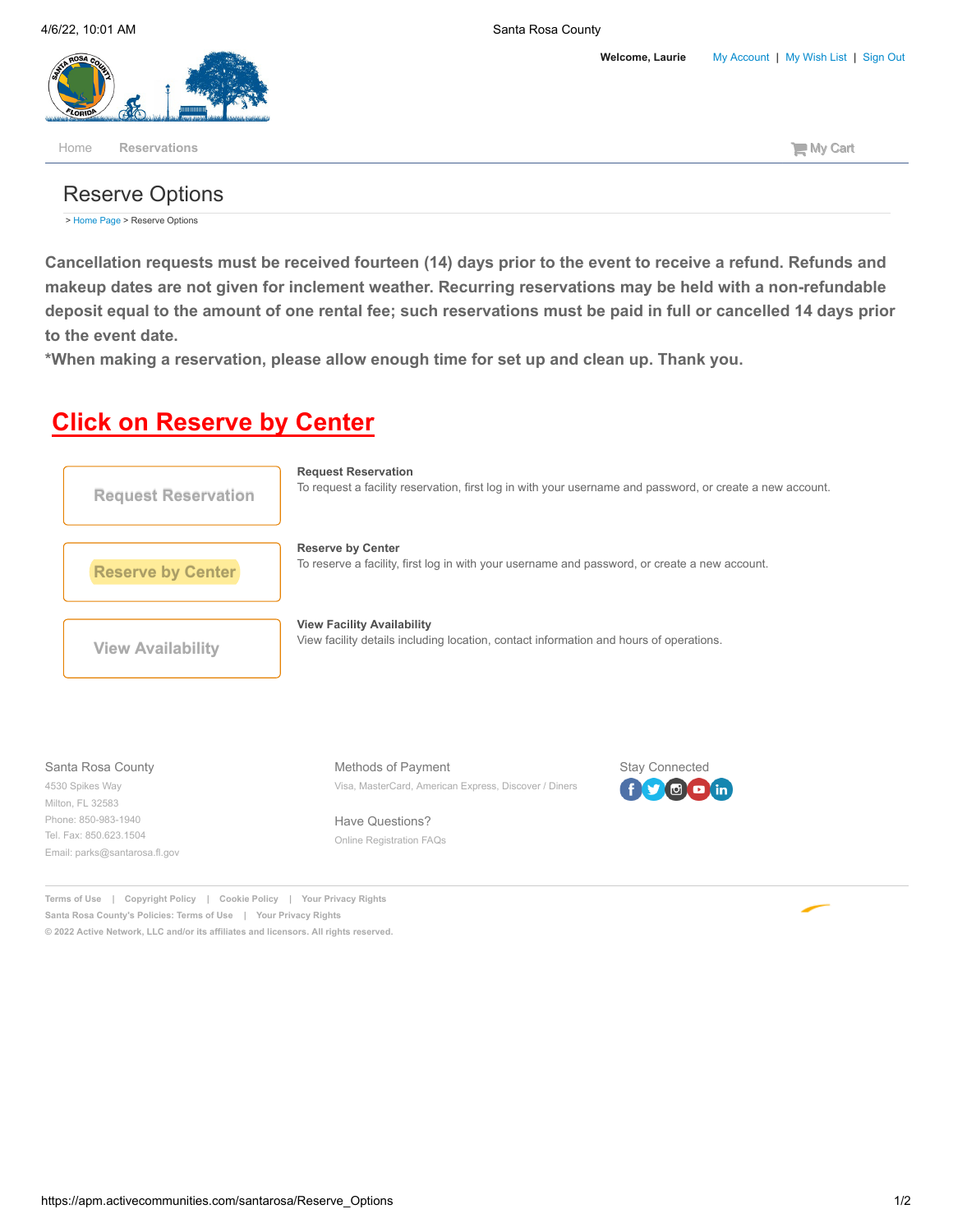

[Home](https://apm.activecommunities.com/santarosa/Home) [Reservations](https://apm.activecommunities.com/santarosa/Reserve_Options) **My Cart** 

--



## **Online Quick Reserve**

**Cancellation requests must be received fourteen (14) days prior to the event to receive a refund. Refunds and makeup dates are not given for inclement weather. Recurring reservations may be held with a non-refundable deposit equal to the amount of one rental fee; such reservations must be paid in full or cancelled 14 days prior to the event date. \*When making a reservation, please allow enough time for set up and clean up. Thank you.**

| *Reservation Group (Center) (Required) Navarre Beach Pavilions          |                                                                                                                                  | ✔                               | <b>Choose Navarre Beach from the dropdown</b><br>list and put in your date. |  |
|-------------------------------------------------------------------------|----------------------------------------------------------------------------------------------------------------------------------|---------------------------------|-----------------------------------------------------------------------------|--|
| <b>Reservation Date</b> 2022 <del>∨</del>                               | Apr $\vee$<br>$6 \times$                                                                                                         |                                 |                                                                             |  |
| Time Range                                                              | $\bullet$ am<br>to<br>$\bigcirc$ pm                                                                                              | ○ am<br>$\bullet$ <sub>pm</sub> | <b>LEAVE THE TIME RANGE BLANK!</b>                                          |  |
|                                                                         | <b>Check Availability</b>                                                                                                        |                                 | <b>Click Check Availability</b>                                             |  |
| To submit a reservation request please complete the following:          |                                                                                                                                  |                                 |                                                                             |  |
| 1. Enter event name (description)                                       |                                                                                                                                  |                                 |                                                                             |  |
| 2. Answer required questions                                            |                                                                                                                                  |                                 |                                                                             |  |
| 3. Enter attendance expected                                            |                                                                                                                                  |                                 |                                                                             |  |
| 4. Select each block time you would like to reserve                     |                                                                                                                                  |                                 |                                                                             |  |
| 5. Review and agree to facility rental waiver                           |                                                                                                                                  |                                 |                                                                             |  |
| A red $\blacktriangleright$ will display if the facility is unavailable |                                                                                                                                  |                                 |                                                                             |  |
|                                                                         |                                                                                                                                  |                                 |                                                                             |  |
| Availability for Wed, Apr 6, 2022                                       |                                                                                                                                  |                                 |                                                                             |  |
|                                                                         |                                                                                                                                  |                                 |                                                                             |  |
|                                                                         |                                                                                                                                  |                                 | Enter your event name and answer the following questions.                   |  |
| <b>Event Name:</b>                                                      |                                                                                                                                  |                                 |                                                                             |  |
| <b>Questions</b>                                                        |                                                                                                                                  |                                 |                                                                             |  |
|                                                                         |                                                                                                                                  |                                 |                                                                             |  |
|                                                                         | *Please explain your event plans. What type of event are you having? (i.e.                                                       |                                 |                                                                             |  |
|                                                                         | baby shower, wedding reception with live music, fundraiser) (Required)                                                           |                                 |                                                                             |  |
|                                                                         |                                                                                                                                  |                                 |                                                                             |  |
|                                                                         |                                                                                                                                  |                                 |                                                                             |  |
|                                                                         | Will your event have animals (livestock, reptiles, etc.)? No animals (except for                                                 | $\checkmark$                    |                                                                             |  |
|                                                                         | service dogs) are allowed in County parks and facilities.                                                                        |                                 |                                                                             |  |
|                                                                         |                                                                                                                                  |                                 |                                                                             |  |
|                                                                         |                                                                                                                                  |                                 |                                                                             |  |
|                                                                         | Is there a charge to attend or participate? This includes monies collected                                                       | $\checkmark$                    |                                                                             |  |
|                                                                         | before or during the event.                                                                                                      |                                 |                                                                             |  |
|                                                                         | Board approval is required.                                                                                                      |                                 |                                                                             |  |
|                                                                         |                                                                                                                                  |                                 |                                                                             |  |
|                                                                         |                                                                                                                                  | ╰                               |                                                                             |  |
|                                                                         | Will there be any display booths?                                                                                                |                                 |                                                                             |  |
|                                                                         |                                                                                                                                  |                                 |                                                                             |  |
|                                                                         |                                                                                                                                  |                                 |                                                                             |  |
|                                                                         | Will there be any large or dangerous equipment present or used? (Bounce                                                          | $\checkmark$                    |                                                                             |  |
|                                                                         | houses are only allowed at Bagdad Park and Floridatown Park, water slides<br>are not allowed at any County facilities or parks). |                                 |                                                                             |  |
|                                                                         |                                                                                                                                  |                                 |                                                                             |  |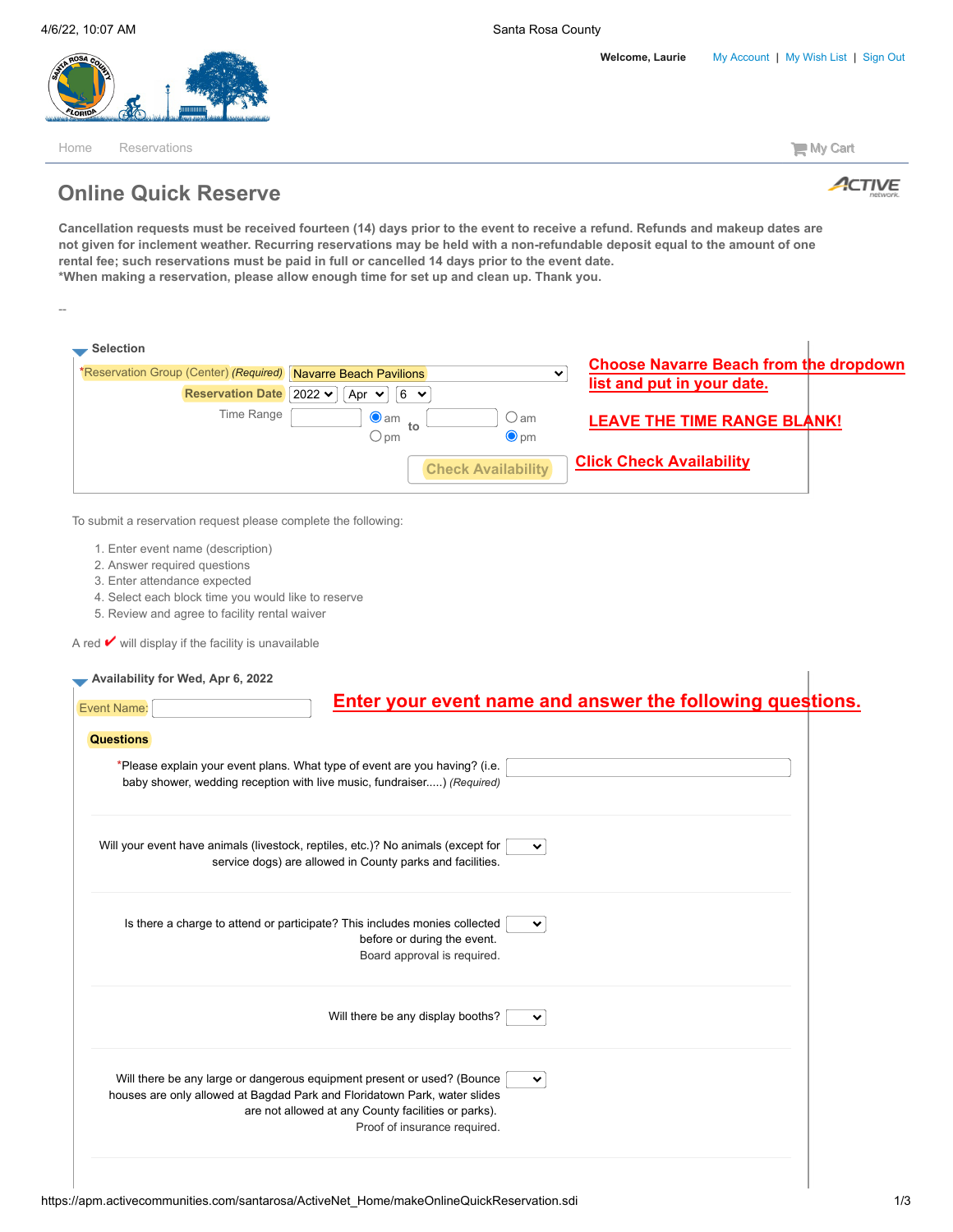### 4/6/22, 10:07 AM Santa Rosa County

 $\overline{\mathbf{v}}$ 

| Will there be any sales or solicitation for sales and/or donations? |
|---------------------------------------------------------------------|
| Roard approval is required                                          |

Board approval is required.

| Do you plan on serving alcohol at your event? (Sale, serving or consumption of<br>alcoholic beverages is allowable only with approval of the Board of County<br>Commissioners for commercial events or by designated staff for non-<br>commercial events. An administrative fee of \$35 will be assessed to applicants |                                                | $\checkmark$                                     |                         |        |                                           |
|------------------------------------------------------------------------------------------------------------------------------------------------------------------------------------------------------------------------------------------------------------------------------------------------------------------------|------------------------------------------------|--------------------------------------------------|-------------------------|--------|-------------------------------------------|
|                                                                                                                                                                                                                                                                                                                        | for alcohol variances.)<br>Insurance required. |                                                  |                         |        |                                           |
| Hide Advance Booking Restrictions Info                                                                                                                                                                                                                                                                                 |                                                | <b>Find your pavilion, enter the # of guests</b> |                         |        |                                           |
| <b>Click the pavilion name for more info</b><br>Name                                                                                                                                                                                                                                                                   | Type                                           | <b>Number of Guests</b>                          | <b>Qty of Equipment</b> | 7:30am |                                           |
| Navarre Beach - Barracuda Pavilion<br>- Bookings cannot be made more than 365 day(s) in advance<br>- Must be booked at least 4 day(s) in advance                                                                                                                                                                       | Facility                                       | $\mathsf 0$                                      | $\overline{0}$          | u      | <b>Click this box by</b><br>your pavilion |
| Navarre Beach - Black Skimmer Pavilion<br>- Bookings cannot be made more than 365 day(s) in advance<br>- Must be booked at least 4 day(s) in advance                                                                                                                                                                   | Facility                                       | 0                                                | $\overline{0}$          | $\Box$ |                                           |
| Navarre Beach - Blue Heron Pavilion<br>- Bookings cannot be made more than 365 day(s) in advance<br>- Must be booked at least 4 day(s) in advance                                                                                                                                                                      | Facility                                       | 0                                                | $\overline{0}$          | □      |                                           |
| Navarre Beach - Dolphin Pavilion<br>- Bookings cannot be made more than 365 day(s) in advance<br>- Must be booked at least 4 day(s) in advance                                                                                                                                                                         | Facility                                       | 0                                                | $\overline{0}$          | U      |                                           |
| Navarre Beach - Flounder Pavilion<br>- Bookings cannot be made more than 365 day(s) in advance<br>- Must be booked at least 4 day(s) in advance                                                                                                                                                                        | Facility                                       | 0                                                | $\mathbf{0}$            | ∩      |                                           |
| Navarre Beach - Ghost Crab Pavilion<br>- Bookings cannot be made more than 365 day(s) in advance<br>- Must be booked at least 4 day(s) in advance                                                                                                                                                                      | Facility                                       | 0                                                | $\overline{0}$          | U      |                                           |
| Navarre Beach - Mackerel Pavilion<br>- Bookings cannot be made more than 365 day(s) in advance<br>- Must be booked at least 4 day(s) in advance                                                                                                                                                                        | Facility                                       | 0                                                | $\overline{0}$          | □      |                                           |
| Navarre Beach - Manta Ray Pavilion<br>- Bookings cannot be made more than 365 day(s) in advance<br>- Must be booked at least 4 day(s) in advance                                                                                                                                                                       | Facility                                       | 0                                                | $\overline{0}$          | □      |                                           |
| Navarre Beach - Pelican Pavilion<br>- Bookings cannot be made more than 365 day(s) in advance<br>- Must be booked at least 4 day(s) in advance                                                                                                                                                                         | Facility                                       | 0                                                | $\overline{0}$          | u      |                                           |
| Navarre Beach - Red Drum Pavilion<br>- Bookings cannot be made more than 365 day(s) in advance<br>- Must be booked at least 4 day(s) in advance                                                                                                                                                                        | Facility                                       | 0                                                | 0                       | $\Box$ |                                           |
| Navarre Beach - Sand Crab Pavilion<br>- Bookings cannot be made more than 365 day(s) in advance<br>- Must be booked at least 4 day(s) in advance                                                                                                                                                                       | Facility                                       | $\Omega$                                         | $\mathbf{0}$            | $\Box$ |                                           |
| Navarre Beach - Sand Dollar Pavilion<br>- Bookings cannot be made more than 365 day(s) in advance<br>- Must be booked at least 4 day(s) in advance                                                                                                                                                                     | Facility                                       | 0                                                | $\overline{0}$          | u      |                                           |
| Navarre Beach - Sandpiper Pavilion<br>- Bookings cannot be made more than 365 day(s) in advance<br>- Must be booked at least 4 day(s) in advance                                                                                                                                                                       | Facility                                       | 0                                                | $\overline{0}$          | □      |                                           |
| Navarre Beach - Sea Gull Pavilion<br>- Bookings cannot be made more than 365 day(s) in advance<br>- Must be booked at least 4 day(s) in advance                                                                                                                                                                        | Facility                                       | 0                                                | $\overline{0}$          | u      |                                           |
| Navarre Beach - Sea Horse Pavilon<br>- Bookings cannot be made more than 365 day(s) in advance<br>- Must be booked at least 4 day(s) in advance                                                                                                                                                                        | Facility                                       | 0                                                | 0                       | ⊓      |                                           |
| Navarre Beach - Sea Oat Pavilion<br>- Bookings cannot be made more than 365 day(s) in advance<br>- Must be booked at least 4 day(s) in advance                                                                                                                                                                         | Facility                                       | 0                                                | 0                       | ⊓      |                                           |
| Navarre Beach - Sea Turtle Pavilion<br>- Bookings cannot be made more than 365 day(s) in advance                                                                                                                                                                                                                       | Facility                                       | 0                                                | $\overline{0}$          | U      |                                           |

- Must be booked at least 4 day(s) in advance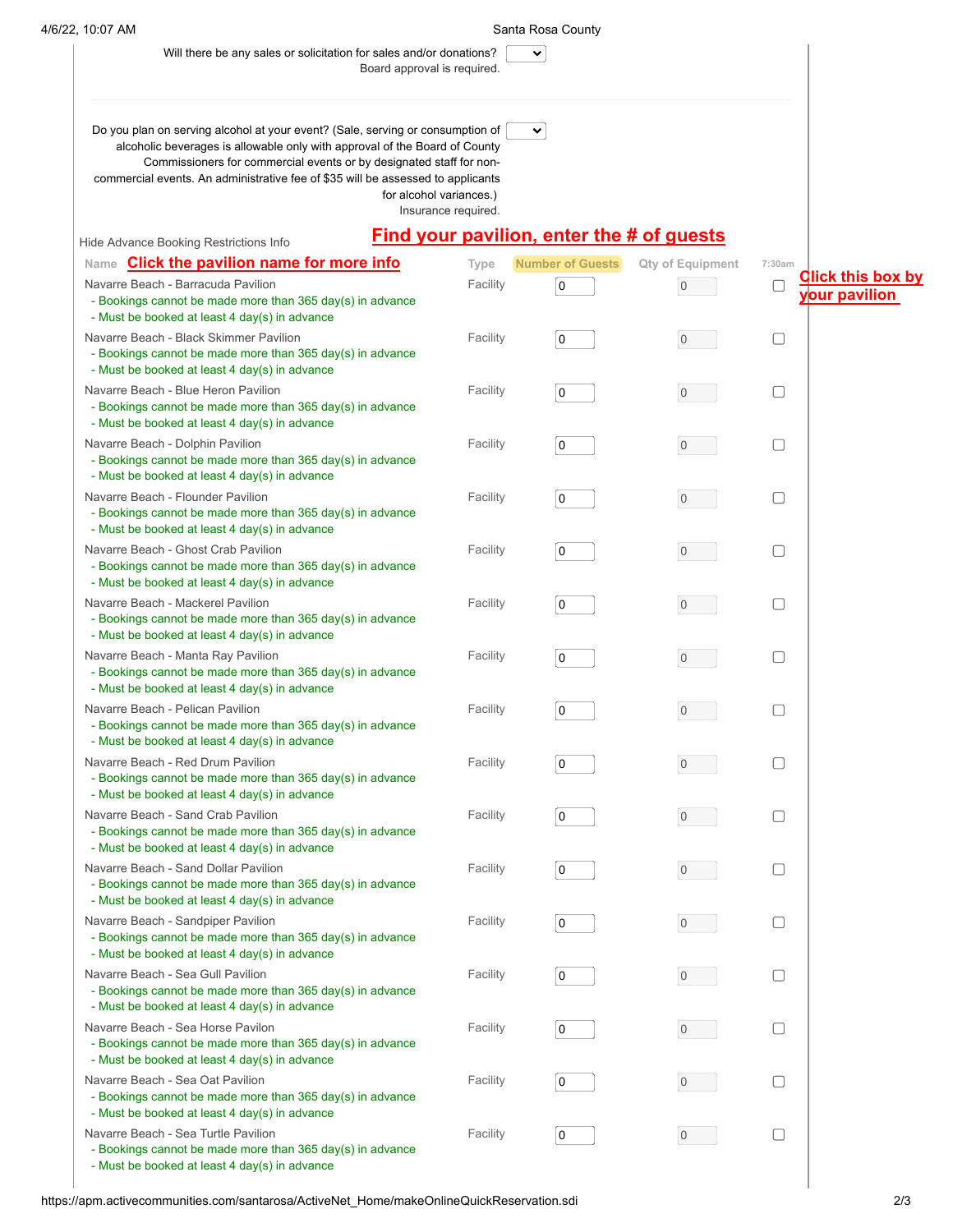| 4/6/22, 10:07 AM                                                                                                                                |          |                                                       | Santa Rosa County |             |                       |                          |              |
|-------------------------------------------------------------------------------------------------------------------------------------------------|----------|-------------------------------------------------------|-------------------|-------------|-----------------------|--------------------------|--------------|
| Navarre Beach - Starfish Pavilion<br>- Bookings cannot be made more than 365 day(s) in advance<br>- Must be booked at least 4 day(s) in advance |          |                                                       | Facility          | $\mathbf 0$ | $\mathbf{0}$          | <b>Calculate Charges</b> | <b>Click</b> |
| Please check any of the items you want included with your reservation request.                                                                  |          |                                                       |                   |             |                       |                          |              |
| Select Checklist Items                                                                                                                          |          |                                                       |                   |             |                       |                          |              |
| Agree to Waiver                                                                                                                                 | Required | Description                                           |                   |             | Attachment            |                          |              |
| Initials:                                                                                                                                       | Yes      | Parks Rules & Regulations/Waiver                      |                   |             | $\sim$ $-$            |                          |              |
| <b>Add your initials</b>                                                                                                                        |          |                                                       |                   |             |                       | <b>Reserve</b>           | <b>Click</b> |
|                                                                                                                                                 |          |                                                       |                   |             |                       |                          |              |
| Santa Rosa County                                                                                                                               |          | Methods of Payment                                    |                   |             | <b>Stay Connected</b> |                          |              |
| 4530 Spikes Way<br>Milton, FL 32583                                                                                                             |          | Visa, MasterCard, American Express, Discover / Diners |                   |             | $\bigcirc$ o in       |                          |              |
| Phone: 850-983-1940                                                                                                                             |          | Have Questions?                                       |                   |             |                       |                          |              |
| Tel. Fax: 850.623.1504                                                                                                                          |          | Online Registration FAQs                              |                   |             |                       |                          |              |

**Terms of Use | Copyright Policy | Cookie Policy | Your Privacy Rights Santa Rosa County's Policies: Terms of Use | Your Privacy Rights © 2022 Active Network, LLC and/or its affiliates and licensors. All rights reserved.**

[Email: parks@santarosa.fl.gov](mailto:parks@santarosa.fl.gov)